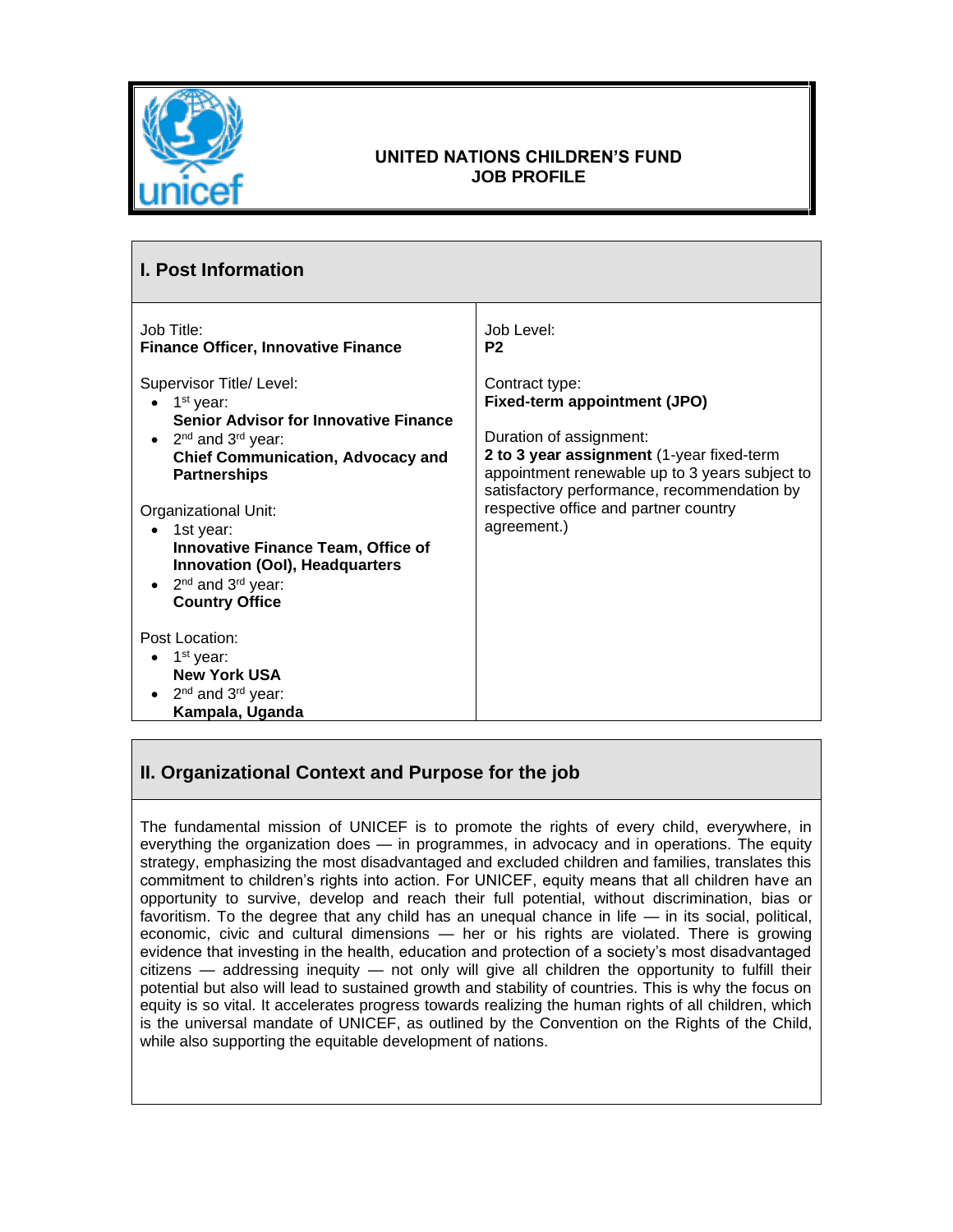#### **Job organizational context**

At HQ level, the incumbent is placed within the Innovative Finance Team, which is part of Office of Innovation (OoI) and will report to the Senior Advisor for Innovative Finance. He/she will work closely with and assist in coordinating the cross-divisional innovative finance work with the structured finance team in the Division of Financial and Administrative Management (DFAM), the new aid modalities team in the Public Partnership Division (PPD), the partnerships team in the Private Fundraising and Partnerships Division (PFP), as well as relevant sections in PD and SD.

At the Uganda country level, the Innovative Finance Officer will work under the guidance and direct supervision of the Chief Communication, Advocacy and Partnerships in consultation with the Deputy Resident Representative (Programme) retaining a dotted line to the Innovative Finance team in HQ.

## **Purpose for the job**

UNICEF is seeking to complement its current efforts to accelerate results for children through the use of new financial structures (e.g. blended finance, guarantees, impact investing) that can leverage additional resources for children (as well as make the use of existing resources more efficient and results-oriented).

At HQ level, the incumbent will take a strategic, coordination and project management function in the Innovative Finance Team, as it relates to the development and implementation of innovative finance frameworks and initiatives. The objective of the Innovative Finance Team is to enable the use of financial instruments and financial frameworks to help accelerate results for children.

At country level, the incumbent will provide project management, technical and analytical support to the UNICEF CO as it relates to the development and implementation of innovative finance deals, that leverage new resources for children. In particular, supporting the Uganda Country Office to use and leverage new financial structures, (blended funds, loans/ guarantees, impact bonds) in relation to the country programme document 2021-2025, with specific focus on early learning and youth.

## **III. Key functions, accountabilities and related duties/tasks**

## **Planning and Coordination**

- Provide project management support as it relates to the innovative finance team's and Uganda Country office work plan and key deliverables;
- Support preparations for, participate in, and provide inputs to team meetings and other relevant management and coordination mechanisms at both HQ and Uganda level, related to innovative finance; and
- Liaise with internal and external stakeholders and partners working on innovative finance as required, including the structured finance team in DFAM, the new aid modalities team in PPD, the partnerships team in PFP, and relevant sections in PD and SD both at HQ as well as at Country Office level.
- At HQ level, support of the implementation of the global IF Strategy, in particular in support of the first goal to 'Amplify financing to achieve the SDGs and accelerate results for Children through Innovative Financing instruments'
- Support the team and projects through administration and coordination, where needed

#### **Stakeholder management**

• Expands UNICEF's network of key interlocutors to build stronger relationships between UNICEF and governments, other key-decision makers, development institutions, foundations, civil society organizations, UN partners, international financial institutions and/or other relevant constituencies.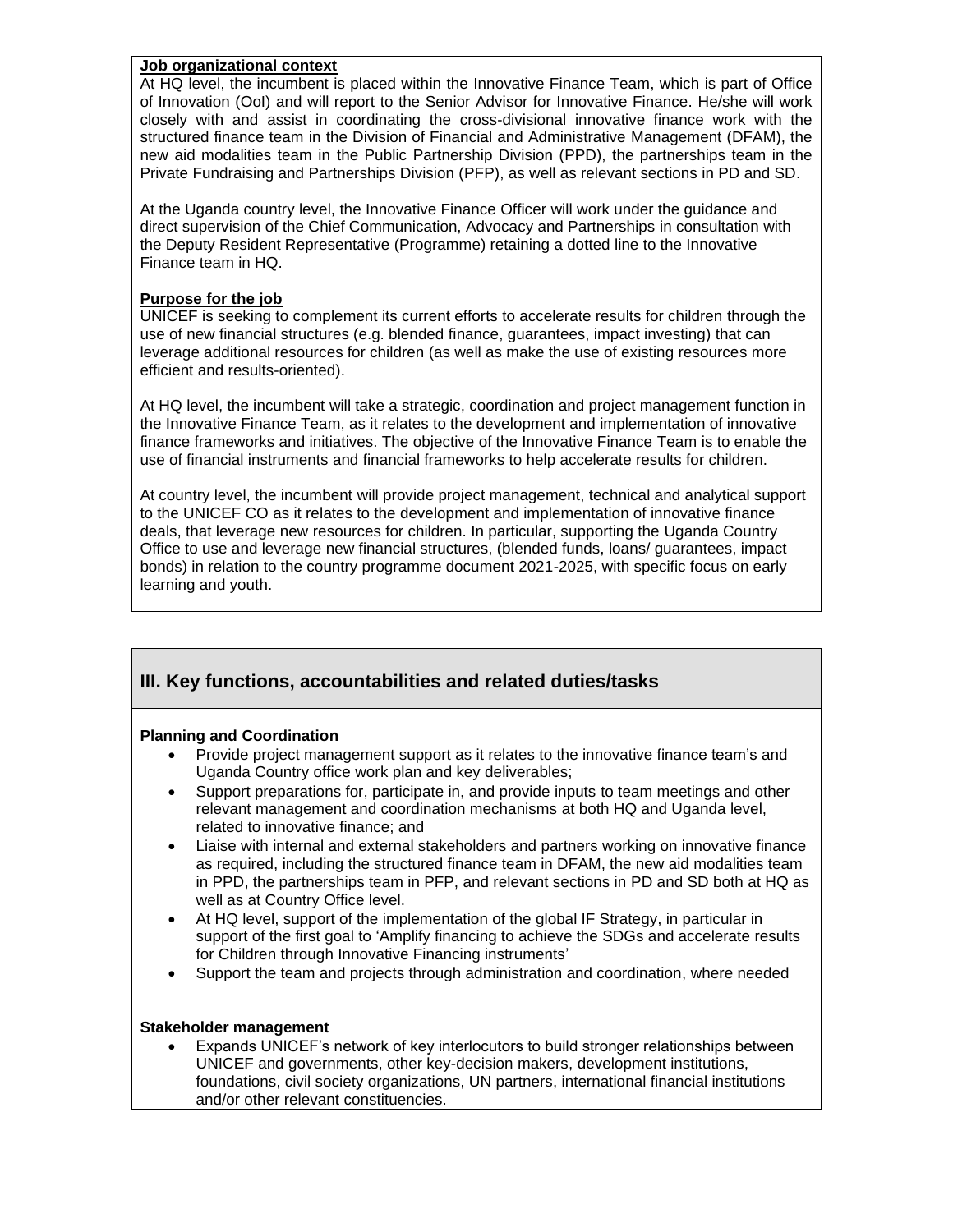- Engage with potential partner organizations/entities to gauge their interest and cultivate partnerships to leverage innovative financing, including blended financing and impact bonds, to deliver results for children.
- Seeks and promotes new partnerships in support of the larger Business for Results agenda, working with UNICEF colleagues across the organization to identify partnership needs and opportunities and provide support to broker agreements to meet those needs.
- Receives and screens inquiries from potential collaborators and facilitates communication with appropriate UNICEF staff. Scans and scouts external environment within designated partnership area for opportunities and risks and shares information in a timely fashion with relevant UNICEF staff.

## **Strategic Analysis**

- Analyze UNICEF's portfolio and existing innovative finance mechanisms to identify potential innovative finance opportunities;
- Support the development of UNICEF's strategic approach to innovative finance, both at HQ as well as Country Office level;Conduct and regularly update analyses of existing financing mechanisms and of most relevant innovative development financing (IDF) mechanisms/instruments that UNICEF may engage in, given UNICEF's needs, capacities, and existing experience in IDF mechanisms; including leveraging role for the government(s) and relevant partners.

## **Project Due Diligence**

- Advise on and contribute to the design and implementation of innovative finance deals, both at HQ and Country Office level; and
- Conduct due diligence on potential initiatives as required.

## **Monitoring, Evaluation and knowledge management**

• Contribute to knowledge generation and management of Key Performance Indicators (KPIs), and supporting the implementation of monitoring and evaluation – as well as dissemination, in coordination with HQ, the Uganda Country Office and partners including NatComs, donors and government(s), ensuring visibility and awareness of results achieved.

## **Communication**

- Develop content for innovative finance project presentations, IF investment cases, etc.;
- Development of IF communication material

# **IV. Impact of Results**

Leveraging innovative finance in support results for children is a new and emerging corporate priority. To be successful in this endeavor, it will be important for UNICEF to have the necessary organizational and project management capacity to undertake the initiatives. The Innovative Finance Officer will support the Innovative Finance team in implementing UNICEF's innovative finance strategy. This will include project management and coordination support, as well as analyses to identify potential innovative finance opportunities, and due diligence assessments of potential initiatives. His/her performance directly impacts the efficiency and effectiveness in creating this new team and function within UNICEF, and is critical to the development and successful execution of innovative finance deals.